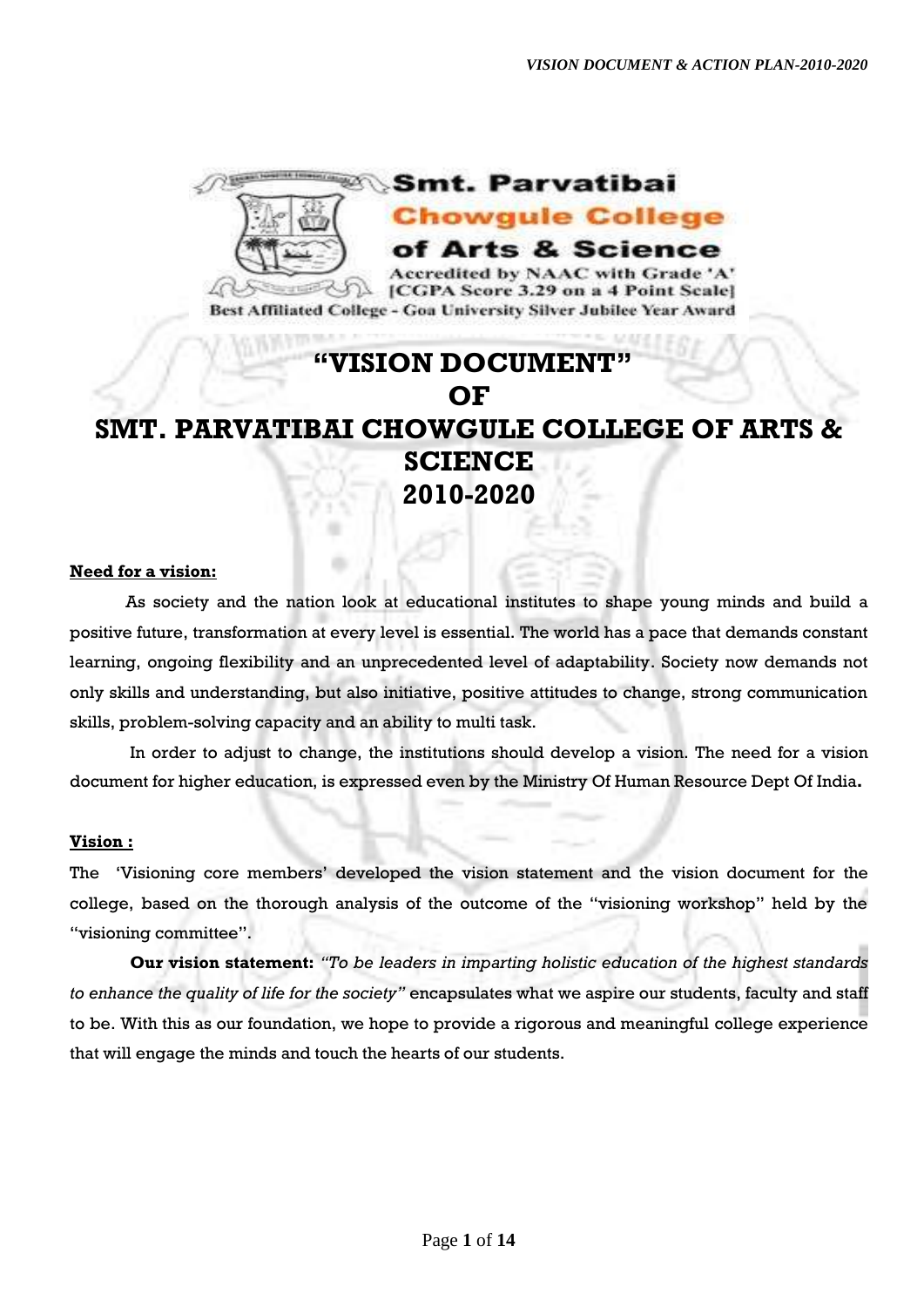### **OUR PRODUCT OFFERINGS:**

#### *Where we are right now:*

Since education and skill development are the essential features of empowering young people, there is a great challenge for balancing the formulation of course offering. Introducing new courses, complemented with the required work experience, would fill the gaps of overall development of the individual. There should be flexibility in implementing the need based courses, made possible by decentralizing the system. This will satisfy the concerns of a larger section of young people as well as for people who want to upgrade their proficiency in different fields of knowledge.

We have courses conferring degrees such as BA, BSc, MA, MSc and various Post graduate diplomas. The skills of the students are enhanced through various add-on courses. The campus includes air-conditioned classrooms with LCD projectors, an Auditorium, conference halls, a well equipped library with E-booking of library books, Photo studio with videoconferencing facility, Genetic research lab with facilities for diagnosis and pathological testing, a world class Gymkhana which is open for all public, state of the art facilities in sports with playground for all games and special football ground with artificial turf, the first of its kind in South Asia. The entire campus is Wi-Fi enabled. We have the best ICT enabled Teaching-Learning practices. IT is widely used in procedures of admission for the courses, delivering lectures, conveying notices etc.

### *Our vision for the future:*

Our vision is to create an ideal campus which will be the first choice institute for all aspiring students. We believe in moulding the students to develop and release their potential to the maximum so that they get prepared to make a niche for themselves in this increasingly competitive world. To achieve this we wish to have Professional/non-professional courses integrated with holistic education, to enable students to develop physically and mentally into skillful responsible individuals. We aim at opening the doors of education for all from  $8 - 80$  years of age. Besides their formal education and conferring them the degrees, they will master the art of all day-to-day activities which involve learning about carpentry, tailoring, drafting applications, cuisine, masonry, plumbing, etc. Emphasis will also be laid on inculcating good moral values, equipping them with self-defence techniques, training them for competitive exams, encouraging sports, music, theatre and other off-beat courses and identifying the hidden talents of the students.

We want to break the boundaries between the educational institutions and the external public by increasing communication. We wish to enrich our students' learning experiences by creating more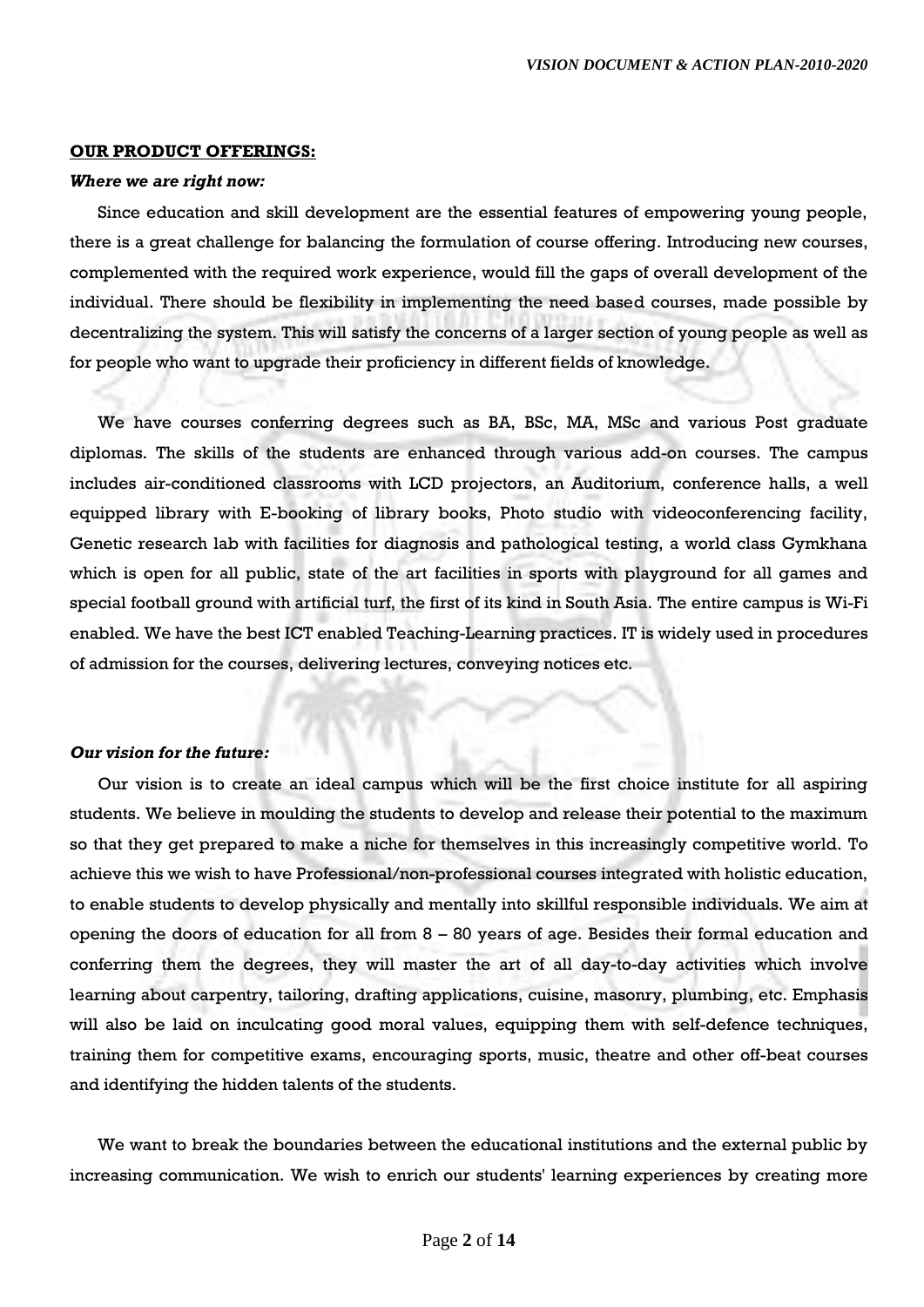engaged and experiential learning opportunities for them while deepening their learning through reflection. Students will have flexibility in choosing any subject of his choice which maybe interdisciplinary, if that subject is going to benefit him in mastering his subject of specialization. Super-specialization is also a direction we are looking at.

There will be specific courses for the specially-abled members of the society. We hope that while we engage and enthuse our students to enjoy their learning, we develop in them lifelong skills and enduring values that will guide them in their lives.

### **OUR FACULTY:**

#### *Where we are right now:*

Our faculty will always remain the backbone of the institute as they work together, unfaltering in their efforts to nurture our students' varied talents and abilities. Besides teaching, they are there for the students as mentors, keeping close scrutiny of their study commitments and regularly having teacher-student interactions to discuss any perceived issues. They will continue to cherish the many opportunities they are blessed with to impact and influence the lives of our students.

## *Our vision for the future:*

Academic excellence begins with high-quality faculty. Faculty not only enhances the teaching and programmatic reputation but also attract the highest quality students at all levels. The role of the faculty in our institute can be compared to a 'potter' and is responsible for moulding the students into a socially responsible skilled individual. The institute aims at having faculty who can earn a reputation for outstanding teaching while contributing to the creation of new knowledge - and for finding innovative ways to integrate education and research. We need all faculty to be highly professional, competent, dynamic, motivated, dedicated, honest, sincere, resourceful, liberal, openminded, optimistic, enthusiastic, radical thinkers, not rigid in their minds, receptive to transformation, research oriented, explorers and innovators of getting together for providing quality Higher Education. Good interpersonal relationship with each other creates healthy work environment and has a cascading effect on the output. The faculty will be engaging diversity of learners with more complex learning needs. They will be involved in experimenting with learning environments that are more focused on the needs of the students. The teachers will create course content for online teaching-learning and will regularly update them. They will ignite curiosity and nurture young minds through their innovative methods of teaching. We also look forward to faculties making national / International research collaborations with Institutions of repute.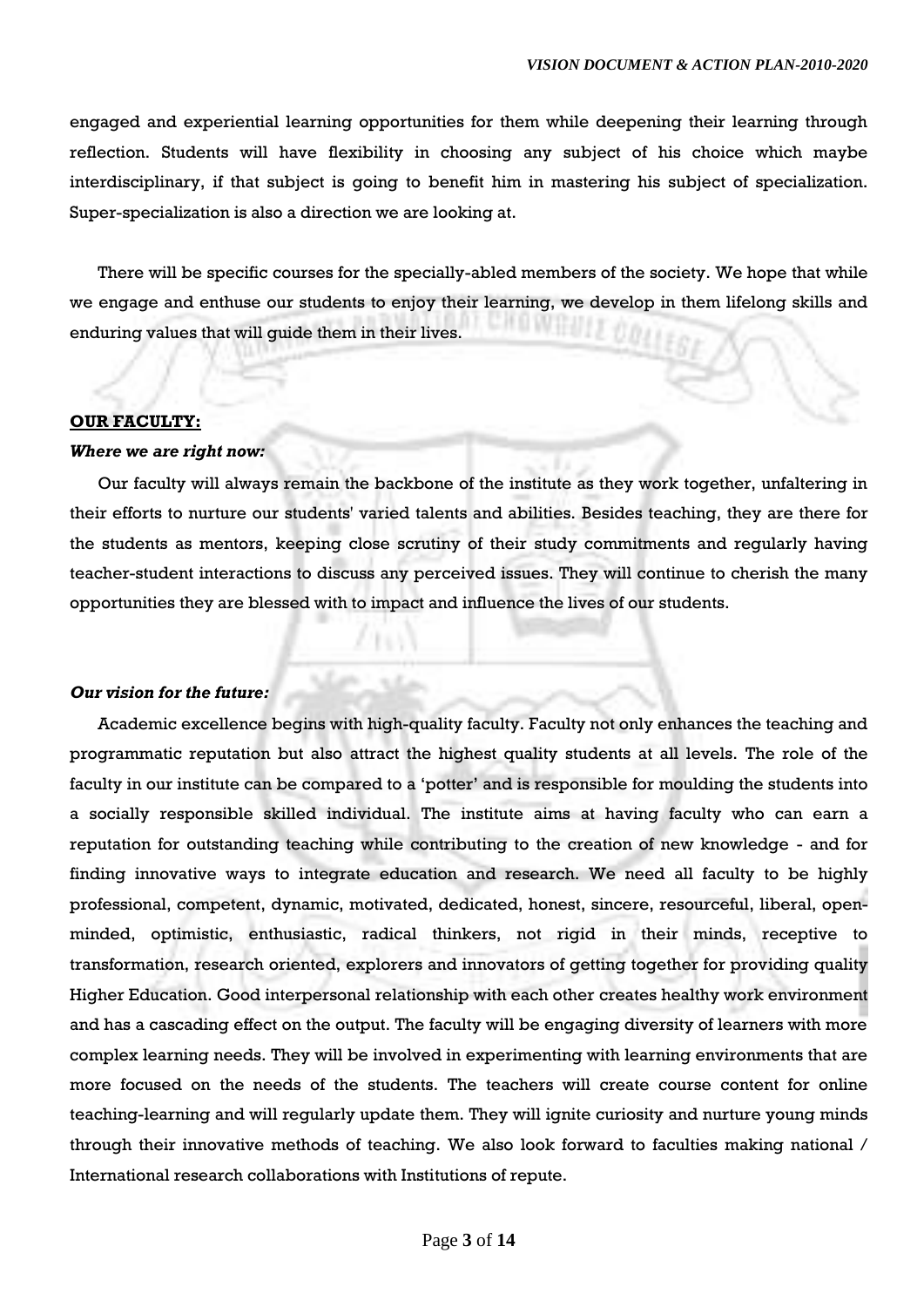#### **PROCESS THAT MAKES US UNIQUE**

#### *Where we are right now:*

In our pursuit to nurture and produce socially responsible skilled individuals, we continue to place emphasis on holistic learning and growth in our students. We are focused on helping students to develop skills necessary to be successful in today's economy. Considering the changing scenario of pronounced use of IT world over, we have implemented learning technologies to increase access. There is complete transparency in the admission procedures, evaluation processes, recruitment etc because all the processes are IT based.

### *Our vision for the future:*

With world-class infrastructure, highly professional teachers, academic freedom the institute will never cease to experiment and encourage new innovative ideas that transform education. We plan to have interdisciplinary work and collaborative quests for knowledge for the interplay of ideas and creativity. The institute will encourage collaborating ideas (staff, students, society) and create healthy competitive work environment. By involving the entire community in learning, the campus strives to integrate world-class research, exceptional teaching, and outstanding service the society Quality education will always be a priority and so freedom will be given to all departments for restructuring the courses periodically as the need arises. The institute will stand firm on the institutions principles and never compromise on quality of education. We intend to develop a platform for the discussion of socially relevant issues by forming a "Chowgules' Consultancy" which will deal with formulating strategies for solving these issues for the benefit of the society at large.

## **TECHNOLOGY / INFRASTRUCTURE THAT MAKES US UNIQUE**

### *Where we are right now:*

No one can deny the impact that ICT has made and will continue to make in the educational sector. However, the potential of the various tools that ICT has to offer is still continuing to be explored. Chowgule College has always been a pioneer in the IT sector in the state of Goa, be it the starting of the first educational course in computer education way back in 1986, or the introduction of the advanced UG and PG courses in Goa. The impact has been made in the curriculum designing and administrative processes. Chowgule college is one of the first institute to have a website for facultystudent day-to-day interactions with a wi-fi campus. IT is widely used in procedures of admission for the courses, delivering lectures, conveying notices, issuing library books etc. The college is also a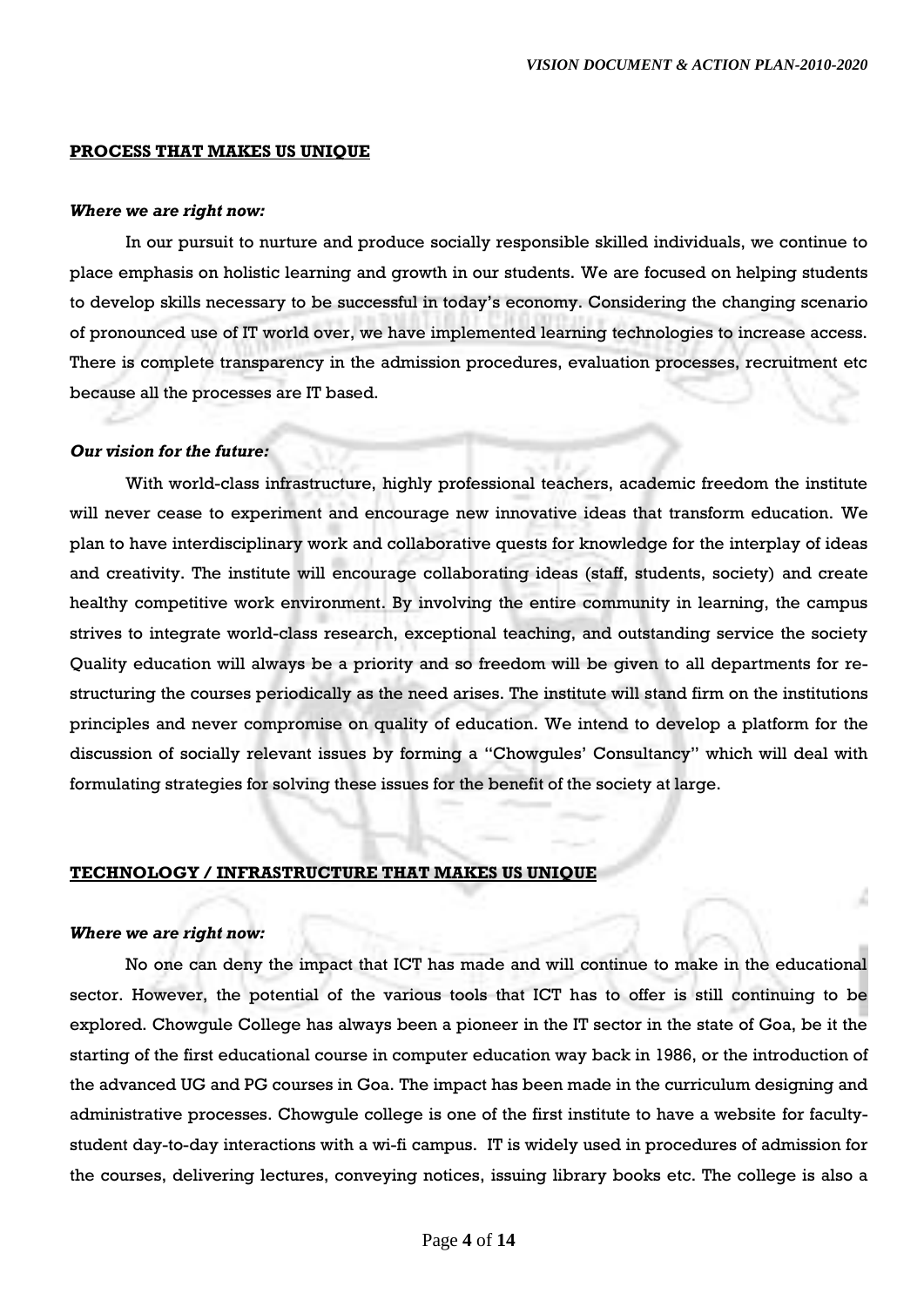pioneer in promoting E-learning with the launch of CLAAP (Chowgules Learn Anytime Anyplace) that uses an LMS like Moodle to enhance teaching-learning using ICT. The digital content put up in CLAAP is accessible to all students and has been designed keeping in mind the sound principles of educational psychology like Bloom's Taxonomy and Instructional Design.

### *Our vision for the future:*

The college plans to offer accessibility of 'CLAAP' even to non-Chowgule college students who can benefit from it by registering for it as a distance learning module. These online courses will be offering formal, non-formal and informal education. The college is also looking forward to create CLAAP as a model for other institutions to follow.

Staying ahead of the pack also requires reinventing oneself to keep in tune with novel technology. With this in mind, Students will be provided with smart ID cards that can be swiped through attendance readers, to record attendance and other usage information. This information then can be converted to improve functioning of the institutional services. The students' learning resources will also be supplemented with CDs, DVDs, pod casts and portable video players loaded with content created by our faculty to aid and enhance knowledge consumption. The college shall also have holographic technology installed for environment friendly teaching of practical components in various science courses.

Our library will be at the centre of our students' content need. We envision the library to be full fledged digital library, complementing traditional resources. This digital warehouse will be a wide access resource linking up with reputed online journals. The college also intends to act as a publishing house

The infrastructure of the college will also match the vision of the institution. The institution has always been sympathetic to the needs of the physically challenged and will always continue to do so. Elevators, easy access buildings and rooms will be provided. Segways and other transportation devices will also dot our landscape. For the physically challenged wheel chairs will be made available on every floor to facilitate easy movement between classes.

Our institution plans to develop infrastructure to aid, enhance and refine every aspect and facet of the student. This would include state of the art laboratory equipments, an ambience for cultural courses, a swimming pool and other sports related development, mini-home theatre, faculty lounge and entertainment center.

Initially when the college was established it was catering to the needs of the local people in and around Margao. But now that it has re-engineered itself into a very plush and spacious complex, it looks forward to expand its students' base world-wide. The need for a hostel/residential complex therefore will be necessary and a provision for this is being looked into. Apart from physical infrastructure our institution shall also endeavor to develop social infrastructure with initiatives like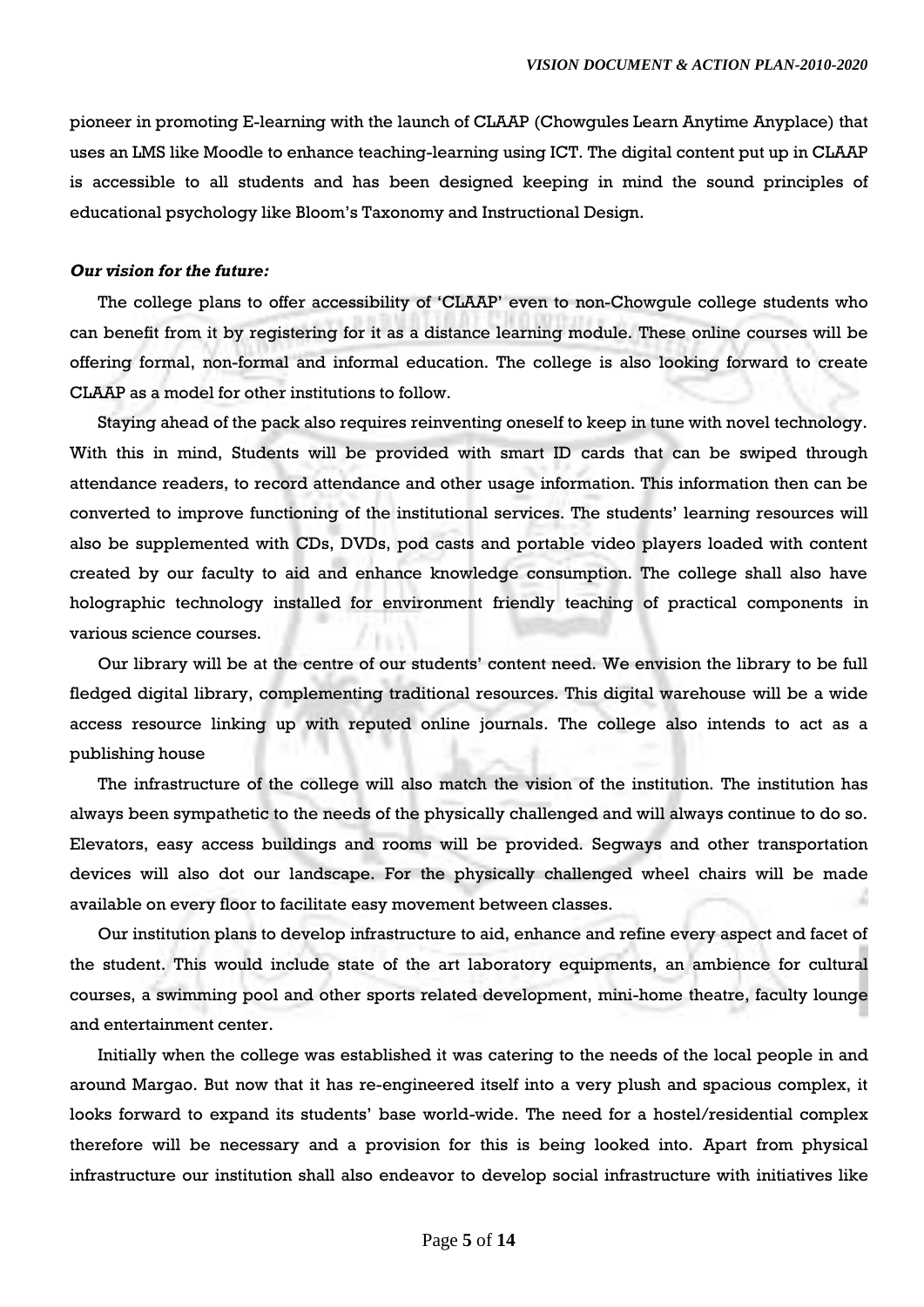evening community classes which will impart vocational education which form the base of any society.

The infrastructure provided will be created using state of the art technology available without compromising on the best practices available at that time to impart holistic education.

nni Cifownull College

## **REPUTATION THAT MAKES US DIFFERENT**

### *Where we are right now:*

Just like a tree is known by the fruit it bears, Chowgule College realizes the importance of imparting holistic education to each student when enrolled in the college. The name "Chowgule college" has an aura of Quality education associated with it right from its inception since 1962 in the state of Goa. High quality and quest for continuous improvement in the field of education distinguishes the "Chowgule college" even today. We have a reputation of experimenting with new innovative ideas to transform education process for academic excellence, transparency and openness in admistration and contributing to the production of socially responsible skilled individuals to the society.

Chowgule College has always had many 'Firsts' to its credits, be it in setting up graduate degree courses in south Goa, introduction of computer education in Goa, Wi-fi enabled campus, online transactions of library books, website through which IT is widely used in procedures of admission for the courses, delivering lectures, conveying notices etc, a photo-studio with videoconferencing facility, air-conditioned classrooms with LCD projector, Genetic research lab with facilities for diagnosis and pathological testing, state of the art facilities in sports with playground for all games and special football ground with artificial turf, the first of its kind in South Asia, all under one roof for the benefit of the students and the society at large.

## *Our vision for the future:*

We wish to build on our existing capabilities and capture opportunities devoted to creating high quality research and multi disciplinary centres. We strive to be a campus environment that nurtures exploration and creativity and become national leader in the quality of our academic programmes. We aspire to be universally recognized for the quality of the learning experience we offer our students. We wish to create an environment that truly values and accepts rich flow of ideas, innovations from wide variety of disciplines and address our society's most compelling needs.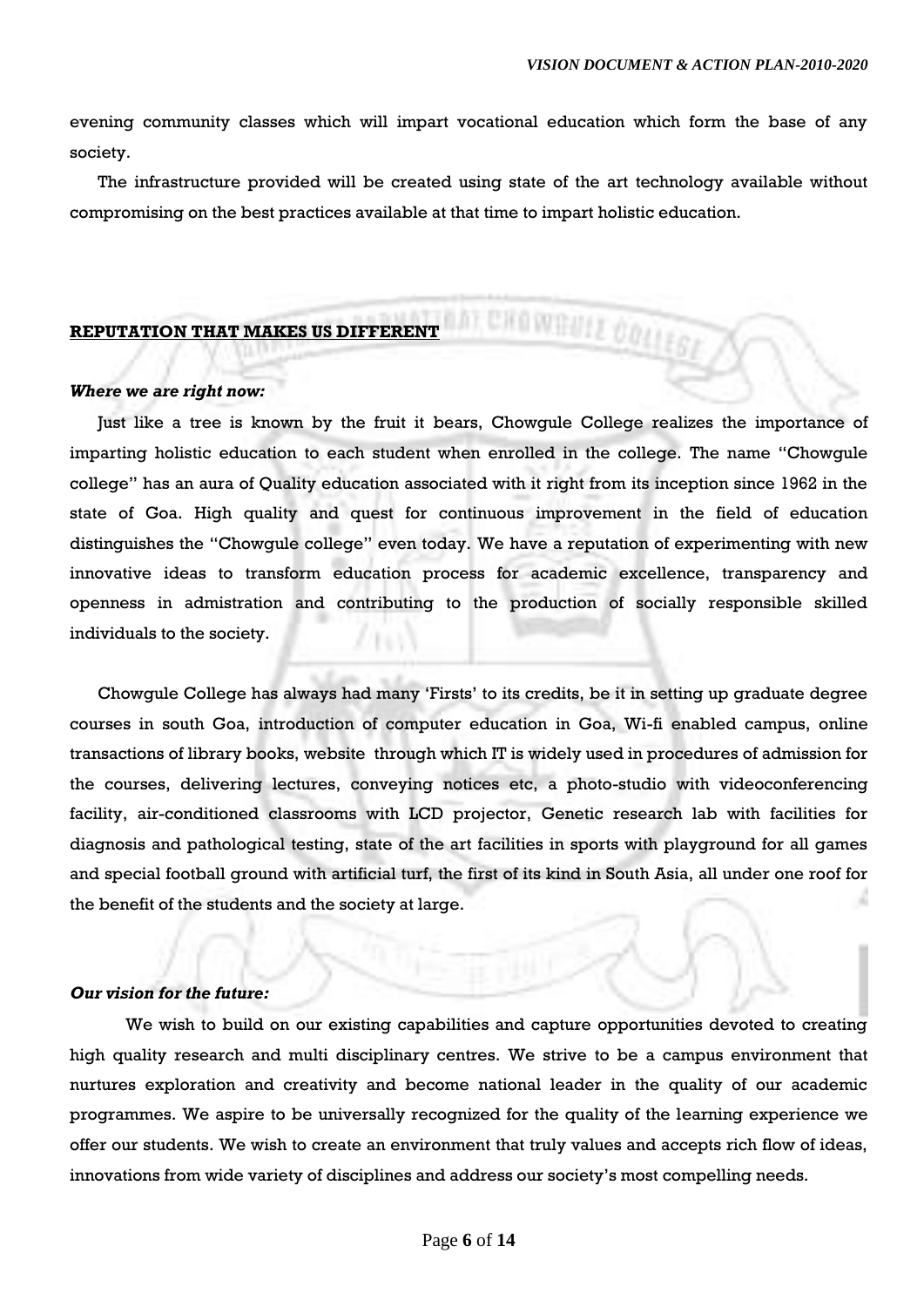The dedication of the faculty, a world-class standard teaching-learning environment and infrastructure all this will make it possible for a student to be groomed into a person with focussed goals and innovative ideas. Chowgule College through various community welfare projects that they will undertake can definitely look to creating individuals with the human touch. The placements of the students, the projects that they will undertake all this will go a long way in making an impact on the industrial sector. Through CLAAP it will be possible for the college to be a trendsetter in e-learning and hence serve as a role model for other states to follow. The value education, work experience, add-on course,etc. all these courses will definitely help in moulding students for all round development who are always open to transformation. Chowgule College will continue to produced and encourage enterprising students with visionary ideas and thoughts. It will continue to be a dream college not only for students in the state of Goa, India but worldwide and hence contribute worthily to the society in large.

### **WAY WE MEASURE PERFORMANCE:**

### *Where we are right now:*

Educational programmes are being measured based on the outcomes that matter the students and the employers rather than on the inputs that matter to the faculty and administrators. Criteria for institutional accreditation and programme quality assessment are changing to reflect more specific measurements of learning. The college in its quest for excellence monitors the functioning of various processes through the formation of committees. Every process is monitored for its effectiveness and an action plan is prepared and implemented based on the feedback, be it the performance of the faculty, relevance of the curriculum etc. Since we believe in imparting quality education the college approached the 'National accreditation and assessment council" (NAAC), an autonomous body of the UGC. We are amongst the few colleges in India to be accredited with 'A' grade by NAAC with CGPA score of 3.29 on 4 point scale, which initself is a testimony of the quality of our education imparted by our institute.

### *Our vision for the future:*

We intend to measure our performance by evaluating the capability of the students in developing diverse perspectives and approaches to problem solving, gaining critical thinking skills, working effectively in teams and establishing pattern of continued learning in and out of the work place. Parameters such as placement of students in society, the reputation garnered in educational circles, feedback assessment of current students, Alumni and their employers etc will also serve as measure of our performance. Assessing the Students ability to think efficiently, productively and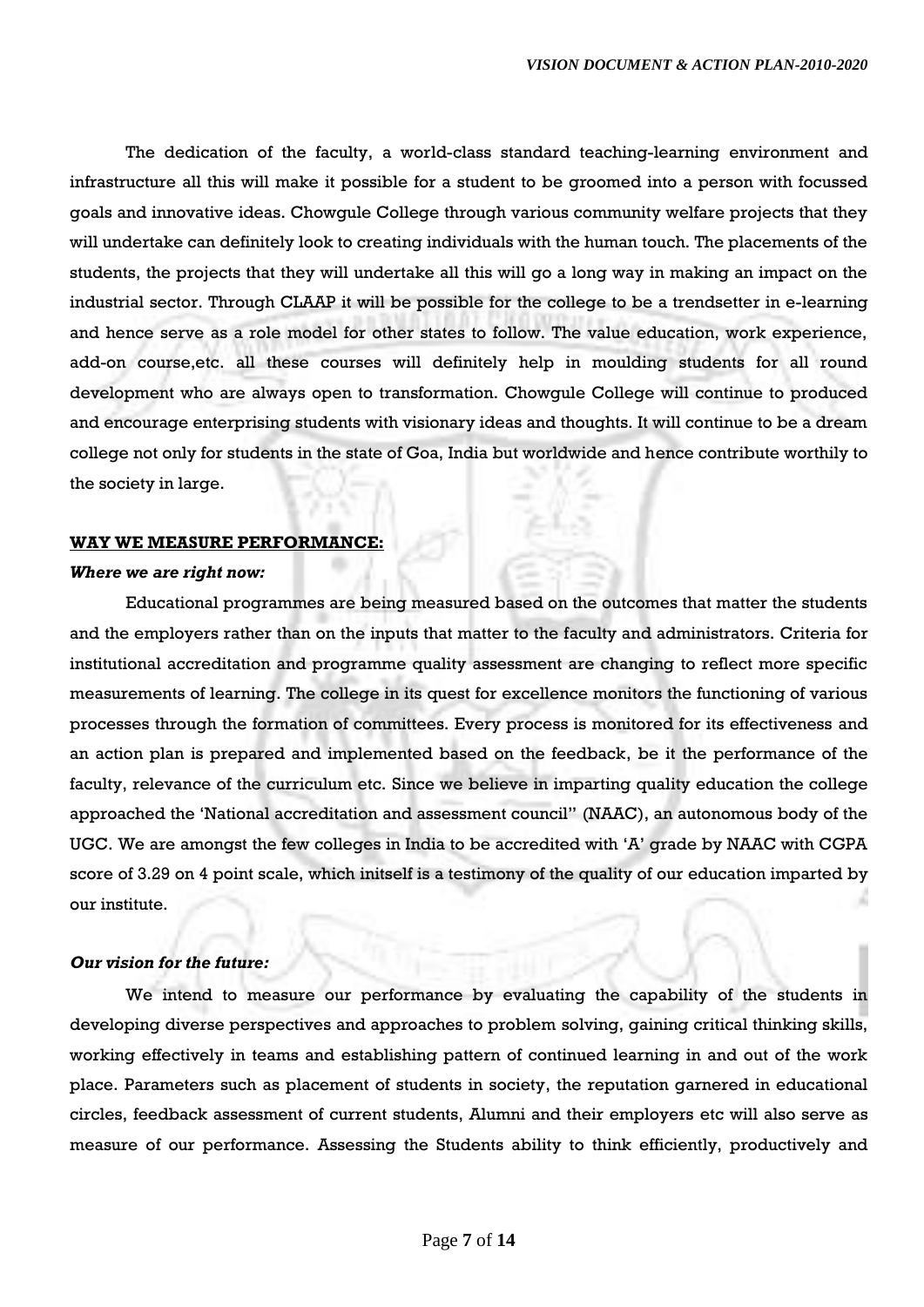effectively will reflect the effectiveness of our teaching methodologies. We also plan to assess our performance by benchmarking with institutions of repute

Collaboration and consultancy by the departments and faculty will also be a medium of performance measurement. Periodical reaccredidation processes at the national and international level will determine quality and continuous growth of our institute.

## **BENEFITS OF ADOPTING THE VISION:**

A critical success factor for a 'change' effort is the vision and how that vision contributes for the long term plan for the organization. Communicating a picture of this future state along with specific stratergic plan each step of the way is also fundamental element of change management. A vision is a directional change and is the starting point for goal setting. It drives the planning process and is the route of achieving long term and short term objectives.

We have formulated this vision document and by adopting this vision we attempt to: To build up ideal citizens to meet the global demand, get global recognition, gather good will in the society, ensure all round development for creating well focused , qualified , responsible & sensitive individuals with scientific temper

With this vision we hope to transform education to provide a learning platform that will engage the minds and touch the hearts of our students.

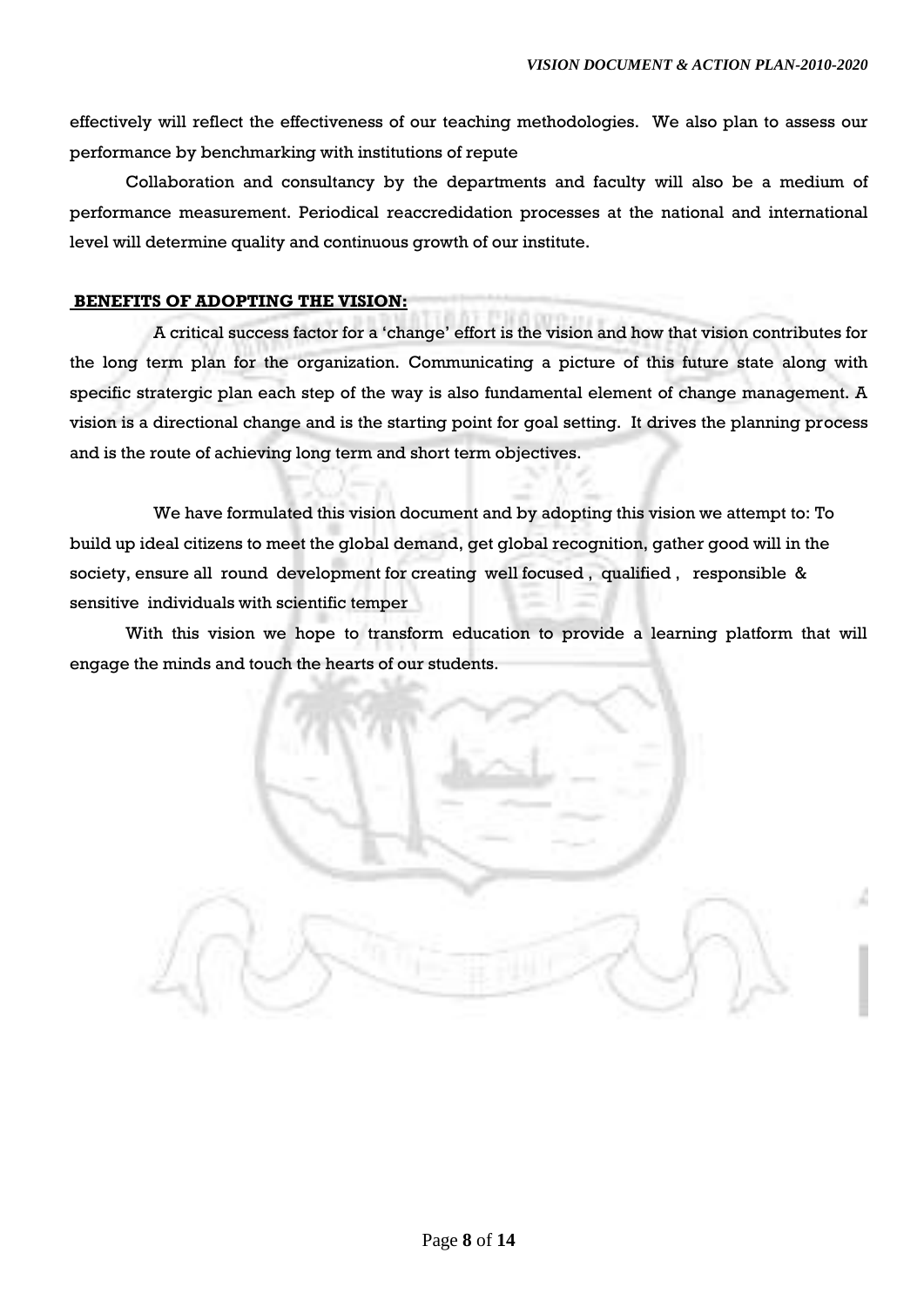## **ACTION PLAN FOR THE VISION DOCUMENT OF SMT. PARVATIBAI CHOWGULE COLLEGE OF ARTS & SCIENCE (2010-2020)**

To make education society relevant and to meet the needs of society in real, the college has prepared a vision to bring about the required transformation. The vision statement of the college is *"To be leaders in imparting holistic education of the highest standards to enhance the quality of life for the society".* The vision document of the college emphasizes what we are aiming to achieve excellence in the field of education.

"A vision without a plan is just a dream. A plan without a vision is just a drudgery. But a vision with a plan can change the world". Therefore, to make a difference in the field of education the college has developed an action plan to make the 'vision' a reality. The action plan has four main objectives: 1) Ensuring academic excellence, 2) Provision for conducive work environment, 3) enhancing institutional processes and 4) Providing extension service to society. To achieve these objectives and to reach the zenith holistic education of the highest quality, the institution needs to attain academic autonomy. Therefore the action plan featuring the short term, medium term and long term targets, is a step by step format charting out a course towards academic autonomy for attaining academic excellence. The status of implementation is symbolized as  $\mathbf{\hat{X}}$  (to be started),  $\blacksquare$ (ongoing) and  $\bullet$  (completed).

For meticulous implementation of goals in the action plan, new policies and mechanisms need to be defined. Therefore the following committees need to be formed to define and formulate polices:

- 1) Committee A: Vision Core Committee
- 2) Committee B: Campus Infrastructure Development Committee.
- 3) Committee C: Academic Development and Teaching-Learning Process Committee.
- 4) Committee D: IT Functioning Committee
- 5) Committee E: Research and Consultancy Committee.
- 6) Committee F: Social Responsibility Committee.
- 7) Committee G: Welfare Committee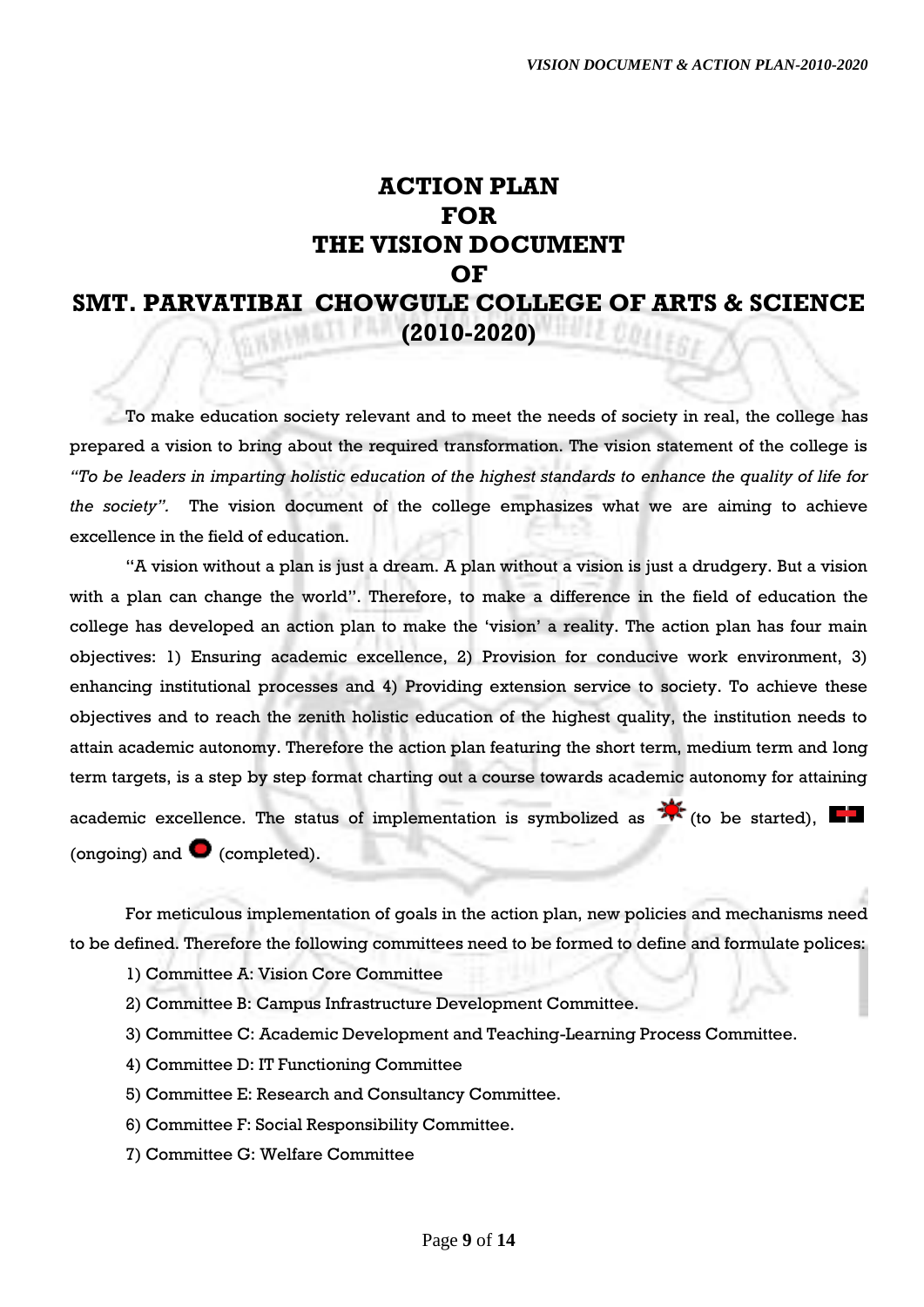## **SHORT TERM PLANS:**

| <b>GOAL 1: ENSURING ACADEMIC PERFORMANCE</b>                                                                                                      |                        |                                 |
|---------------------------------------------------------------------------------------------------------------------------------------------------|------------------------|---------------------------------|
| <b>Action steps</b>                                                                                                                               | Persons<br>responsible | Status of<br>Implementatio<br>n |
| Define goals and targets for faculty.                                                                                                             | Committee A            |                                 |
| Introduction of Rewards / initiatives for:<br>Honour awards / Innovative teaching learning practices /<br>Target achievers / Excellent performers | <b>Committee C</b>     | $\cdot$ started                 |
| Encourage teachers to attend national and international<br>seminars                                                                               | <b>Committee E</b>     |                                 |
| Presentation of feedback of workshops and conferences<br>attended by faculty to others.                                                           | <b>Committee E</b>     | started                         |
| Sponsor specialized short term research training<br>programmes.                                                                                   | <b>Committee E</b>     | X.                              |
| Identify and Visit centres of excellence for benchmarking.                                                                                        | Committee C & E        | a sa n                          |
| Teacher empowerment:<br>To create own style of teaching.<br>Freedom of choice for evaluation.                                                     | <b>Committee C</b>     | n an<br>Completed               |
| Hold Orientation programmes for Self development of<br><b>Faculty, Staff and Students</b>                                                         | <b>Committee G</b>     | a an                            |
| Initialize with the courses which could be accommodated in<br>the existing system.                                                                | <b>Committee C</b>     | started                         |
| Enhance teaching-learning process in CLAAP                                                                                                        | <b>Committee C</b>     |                                 |
| Encourage faculty for publication of books and research<br>work.                                                                                  | <b>Committee E</b>     | started                         |
| Revive Teachers grievance and counseling cell.                                                                                                    | <b>Committee G</b>     |                                 |
| Initiate Mentoring system for teachers.                                                                                                           | <b>Committee G</b>     | happiness<br>quotient           |
| Introduce skill improvement programmes.                                                                                                           | <b>Committee C</b>     |                                 |
| Define mechanism for Accountability for<br>non-performers                                                                                         | <b>Committee C</b>     |                                 |
| Devise courses, start training programs and staff upgradation                                                                                     | <b>Committee C</b>     | a a                             |
| Selecting expertise in the relevant fields to monitor the quality<br>of education.                                                                | <b>Committee C</b>     |                                 |
| Train students for competitive examination-IIT, MBA, IAS                                                                                          | Committee G            | started                         |
| Conduct Rigorous training programmes for use of<br>technology and other need based programmes                                                     | Committee C &<br>G     | e s                             |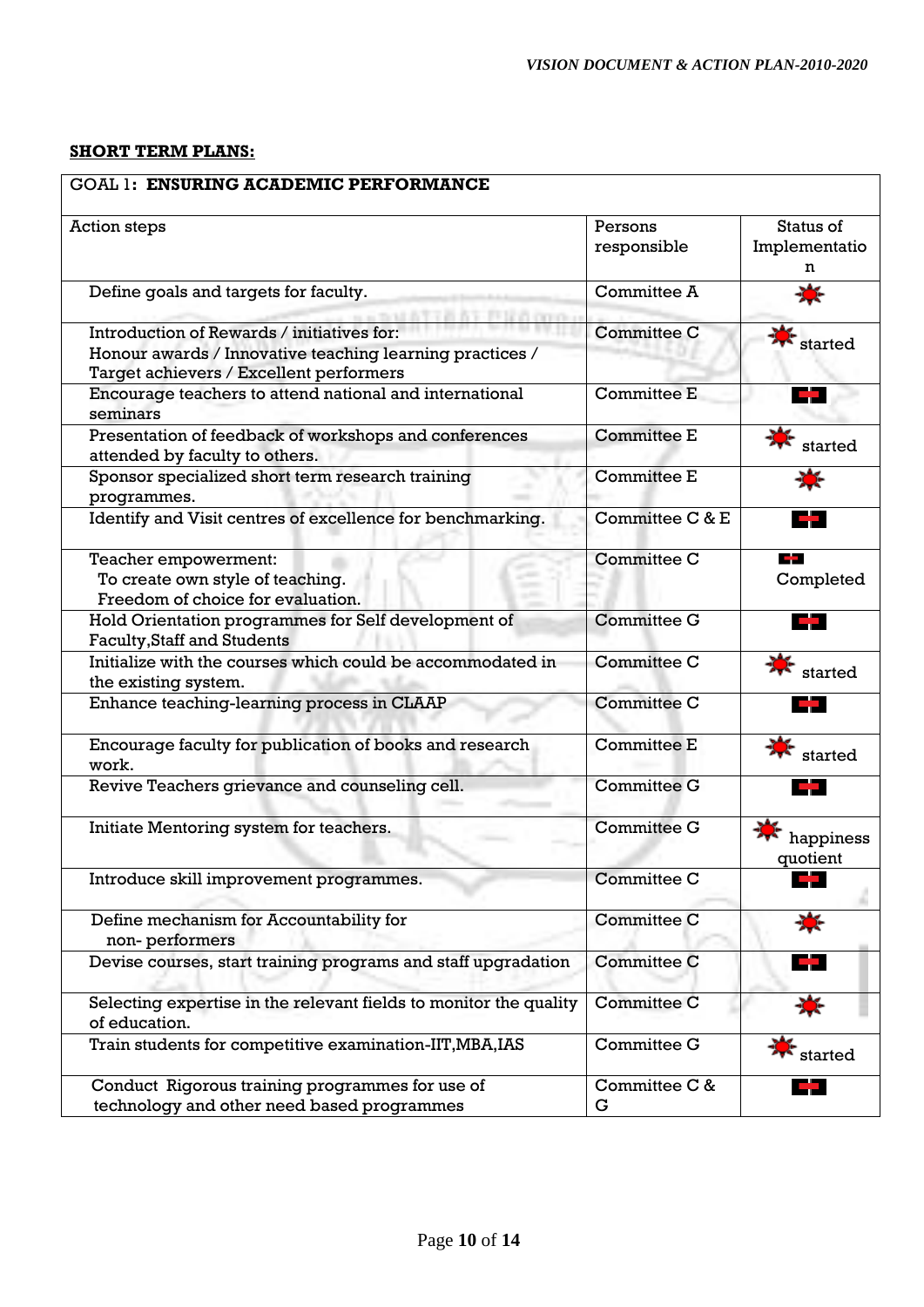## GOAL 2: **PROVISION FOR CONDUSIVE WORK ENVIRONMENT**

| Action steps                                                         | Persons            | Status of          |
|----------------------------------------------------------------------|--------------------|--------------------|
|                                                                      | responsible        | Implementation     |
| Provide better connectivity and ensure smooth functioning<br>of OIT. | Committee D        | 75                 |
| Develop infrastructure for the relevant courses                      | Committee B        | 77                 |
| Construct a Multipurpose Hall                                        | Committee B        |                    |
| Convert the library to open library for easy access to<br>resources. | Committee B        |                    |
| Provide flexibility in working hours.                                | Committee C        | partly             |
| Provide all classrooms with LCD                                      | Committee B        | <b>E</b> completed |
| Initiate the process for hostel accommodation                        | Committee B        | started            |
| Identify and Introduce new need-based PG courses.                    | Committee C        |                    |
| Setting up of fully equipped Teachers' lounge.                       | <b>Committee B</b> |                    |
| Improve facilities of Ladies and Gents restrooms.                    | Committee B        |                    |

| <b>GOAL 3: ENHANCING INSTITUTIONAL PROCESSES:</b>                                                                                                       |                        |                              |
|---------------------------------------------------------------------------------------------------------------------------------------------------------|------------------------|------------------------------|
| Action steps                                                                                                                                            | Persons<br>responsible | Status of<br>Implementation  |
| Minimise workload for teachers pursuing research.                                                                                                       | <b>Committee G</b>     |                              |
| Involve all teachers in departmental planning / activities.                                                                                             | <b>Committee G</b>     | started                      |
| Total involvement of all members in implementation and<br>execution of institutional work.                                                              | Committee G            |                              |
| Recruit efficient professional personnel in OIT for smother<br>functioning of IT resources provided by the institute.                                   | Committee D            | completed<br>staff enrolment |
| Define mechanism for better utilization and functioning of OIT<br>in consultation with the expertise of faculty in Dept. of<br><b>Computer Science.</b> | Committee D            |                              |
| Regularly organizing programmes in Skill improvement,<br>Orientation, Self development for faculty, staff and students.                                 | <b>Committee G</b>     |                              |
| Selecting expertise in the relevant fields to monitor the<br>quality of programmes implemented by the college.                                          | <b>Committee G</b>     |                              |
| Set up committees to scrutinize various processes of the<br>institution.                                                                                | Committee A            |                              |
| Periodic reporting and accounting of the tasks performed by<br>the different commmittes to the head of the institution.                                 | Committee A            |                              |
| Define mechanism for implementing rotational system of<br>HOD.                                                                                          | Committee C            |                              |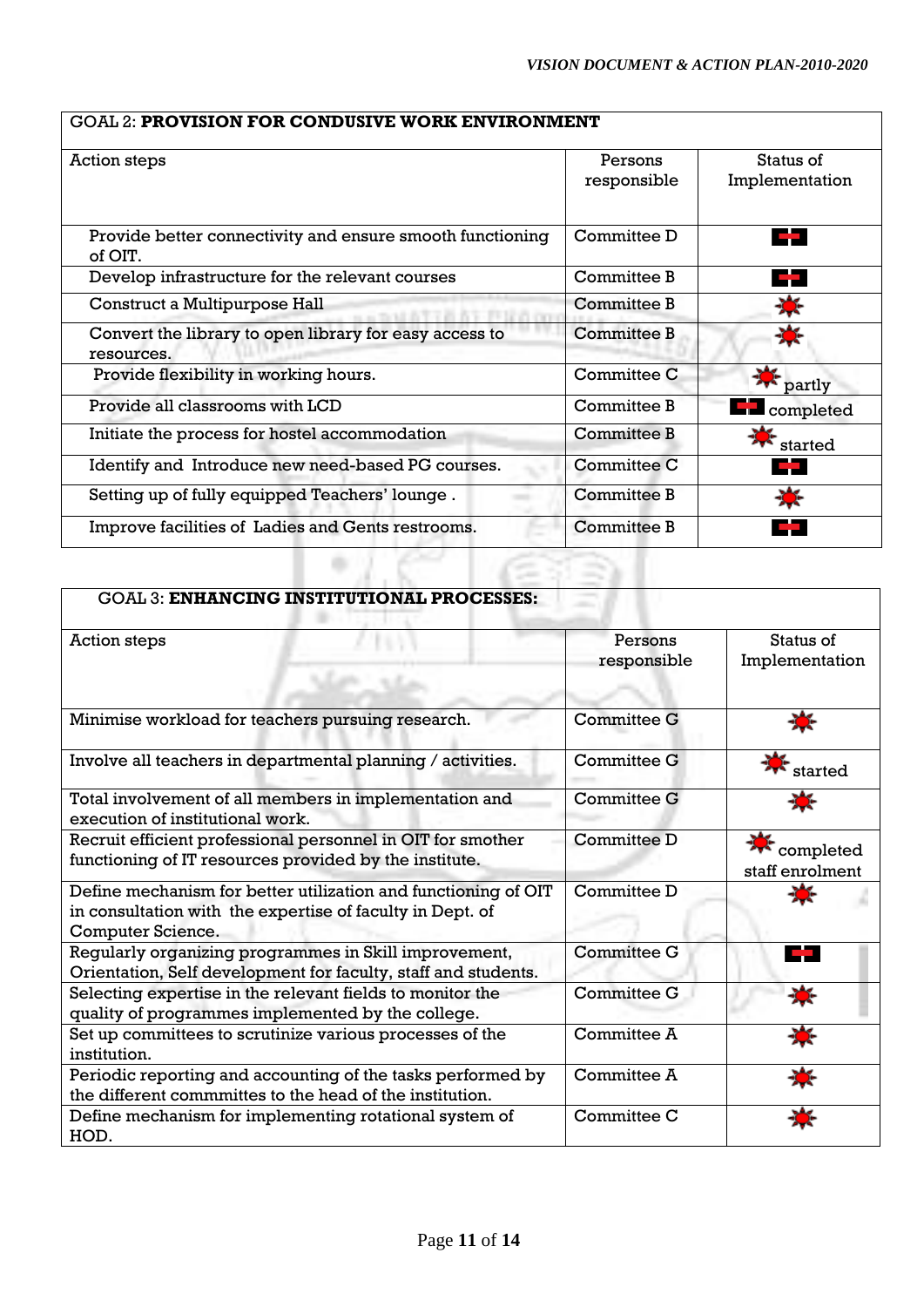## GOAL 4 : **EXTENSION SERVICE TO SOCIETY:**

| Action steps                                                                         | Persons responsible | Status of<br>Implementation |
|--------------------------------------------------------------------------------------|---------------------|-----------------------------|
| Organise Community extension programs which caters<br>to the needs of the community. | Committee F         |                             |
| Set up a Teachers Consultancy to undertake socially<br>relevant issues.              | <b>Committee F</b>  |                             |
| Define policies to identify and adopt schools.                                       | <b>Committee F</b>  |                             |
| Organise training for students interested in competitive<br>examination.             | Committee F         |                             |

## **MID- TERM PLANS:**

| <b>GOAL 1: ENSURING ACADEMIC PERFORMANCE</b>                                                                          |                     |                             |
|-----------------------------------------------------------------------------------------------------------------------|---------------------|-----------------------------|
| Action steps                                                                                                          | Persons responsible | Status of<br>Implementation |
| Initiate and encourage collaborations with industrial<br>/ employment sectors.                                        | Committee B & E     |                             |
| Make provision of research assistants for those<br>involved in research and other projects assigned by<br>management. | <b>Committee E</b>  |                             |
| Introduce policies for time bound performance of<br>works.                                                            | Committee C         |                             |
| Introduce performance based career advancement.                                                                       | <b>Committee C</b>  |                             |
| Create system for periodic performance evaluation                                                                     | <b>Committee A</b>  |                             |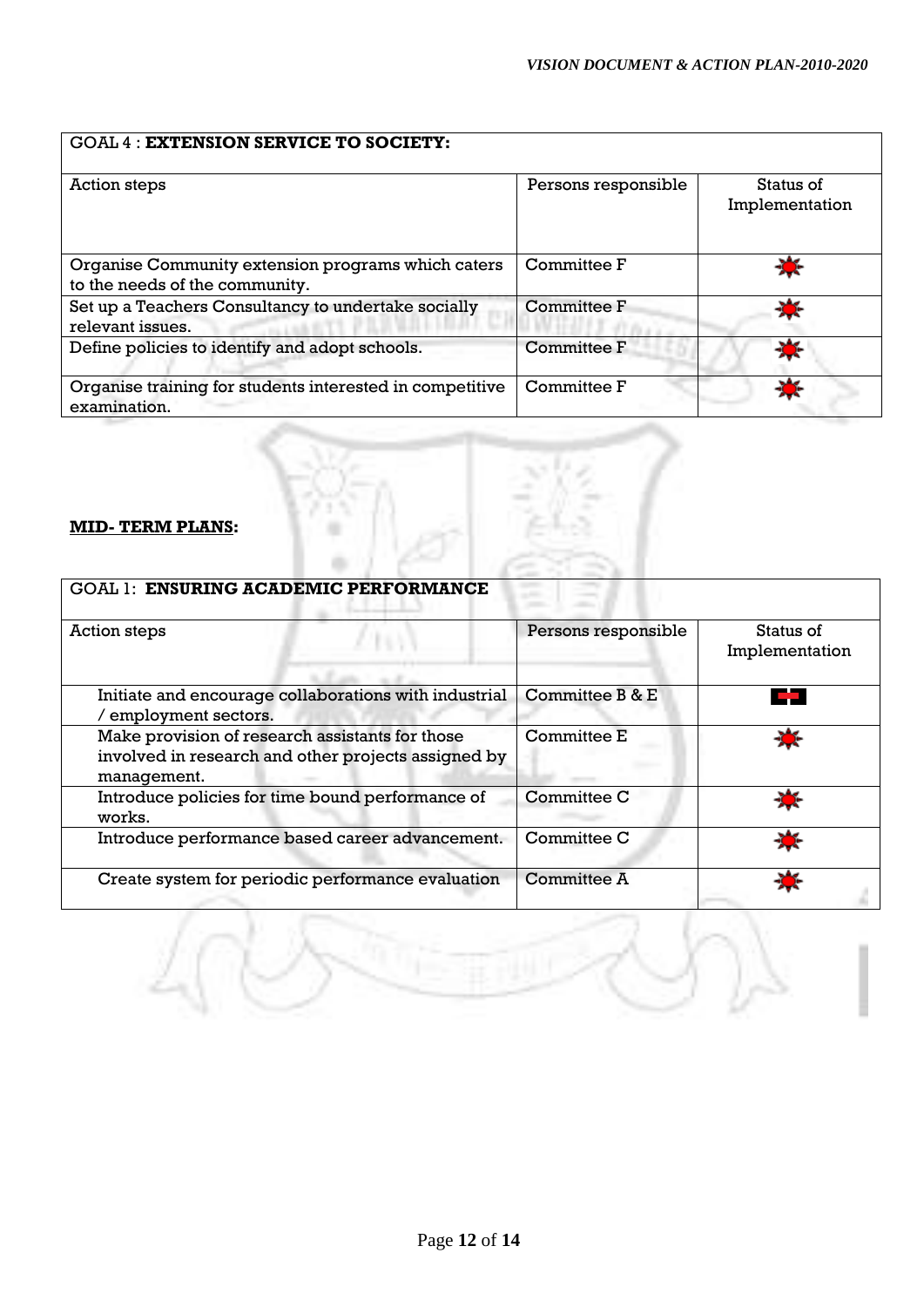| <b>GOAL 2: PROVISION FOR CONDUSIVE WORK ENVIRONMENT</b>                                                 |                     |                             |
|---------------------------------------------------------------------------------------------------------|---------------------|-----------------------------|
| Action steps                                                                                            | Persons responsible | Status of<br>Implementation |
| Have a fullfledged publication house                                                                    | Committee B         |                             |
| Provide a Day care center for the benefit of the<br>wards of the faculty                                | Committee B         |                             |
| Create 3-D classroom facility in the practical halls                                                    | Committee B         |                             |
| Have a full flegdged open library                                                                       | Committee B         |                             |
| Providing laboratories with research facilities for<br>encouraging good research in the science blocks. | Committee B         | <b>I</b> started            |
| <b>Extension Infrastructure-elevators</b>                                                               | Committee B         |                             |
| Special infrastructural provision for the specially<br>abled                                            | Committee B         | started                     |

| <b>GOAL 3: ENHANCING INSTITUTIONAL PROCESSES:</b>                            |                    |                |
|------------------------------------------------------------------------------|--------------------|----------------|
| <b>Action steps</b>                                                          | Persons            | Status of      |
|                                                                              | responsible        | Implementation |
|                                                                              |                    |                |
| Pursue and monitor the progress of the vision plan                           | Committee A        |                |
| and reassess the goals of the short term                                     |                    |                |
| Standardize procedures for streamlining the system                           | Committee A& C     |                |
| Encourage collaboration with industrial / employment                         | Committee E & G    |                |
| sectors.                                                                     |                    |                |
| Implement policies for time bound performance of<br>works.                   | <b>Committee A</b> |                |
| Implement performance based career advancement.                              | Committee A        | 濠              |
| Implement system for periodic performance<br>evaluation                      | <b>Committee A</b> | 漆              |
| Selecting and appointing the expertise in relevant<br>fields                 | <b>Committee A</b> | Ò              |
| Involvement of experts to evaluate the effectiveness of                      | Committee A        |                |
| the policies of the institute.                                               |                    |                |
| Regular planning and implementations of strategies                           | Committee A        |                |
| for improving processes by all defined committees                            | Committee A        |                |
| Get the institute accreditated periodically by Quality<br>assuarance bodies. |                    |                |